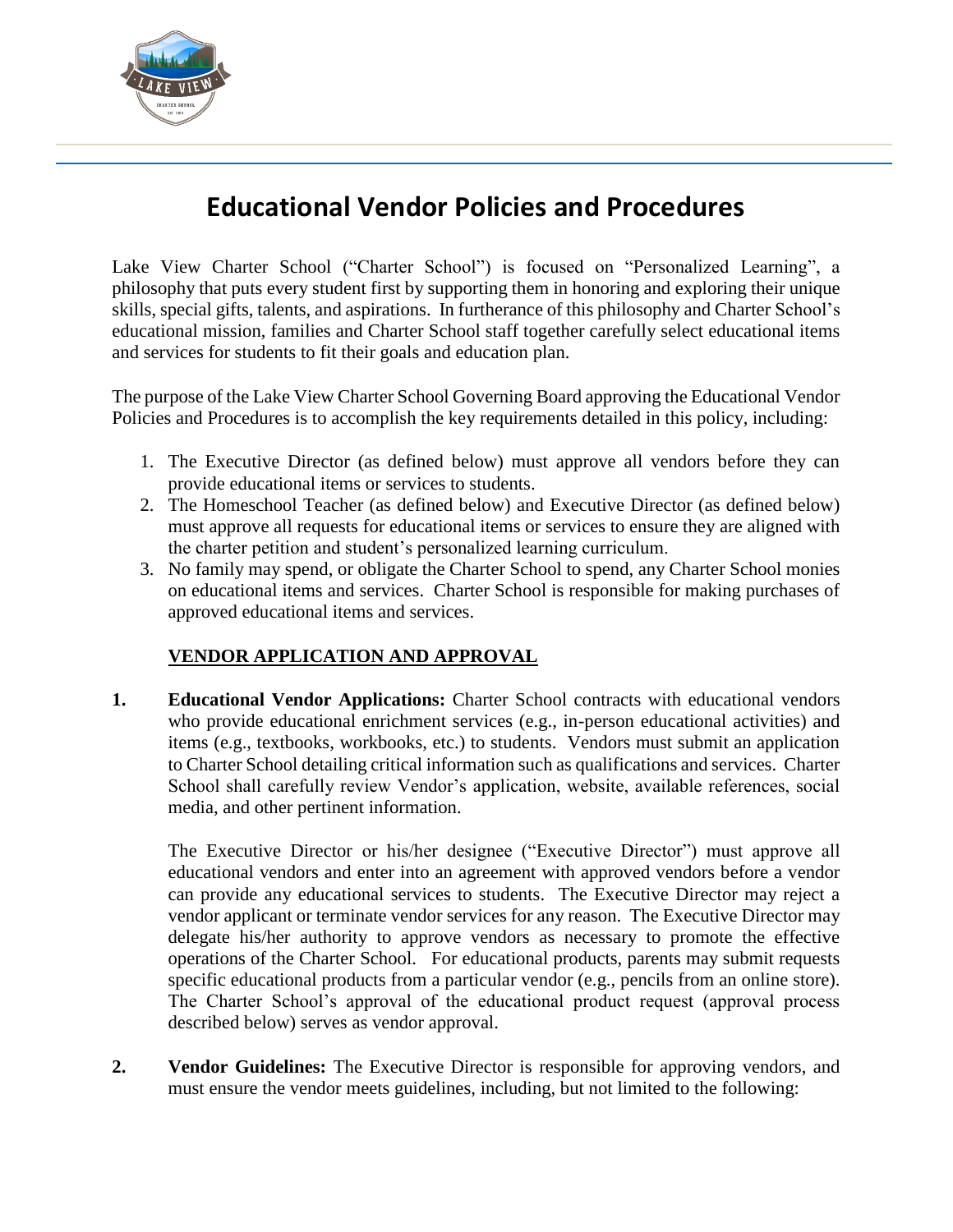- Vendor must have the qualifications, skills and, if applicable, the certification and licenses necessary to perform the requested services in a competent and professional manner.
- Vendor conducts background checks pursuant to Education Code section 45125.1 to ensure Vendor (if an individual), its employees, and agents who interact with students have not committed a serious or violent felony.
- Vendor services and/or products must be non-sectarian. Vendor's services and products must not discriminate on the basis of disability, gender, gender identity, gender expression, nationality, race or ethnicity, religion, sexual orientation or any other protected basis under California law.
- Vendor must maintain adequate levels of insurance for its educational services.
- Vendor must not be a private school offering services through a part-time program (e.g., after school programs) or a parent-organized group (also known as "co-op").
- Vendors must qualify as independent contractors in accordance with applicable laws. This is determined by the Executive Director based on vendor representations and vetting by the Charter School or its service provider.
- **3. Vendor Agreement:** Once the Executive Director has approved a vendor, the vendor and Charter School must enter into a vendor agreement before the school can order educational services from the vendor. Considering families may have one-off requests for educational products, a vendor agreement may not be necessary for the Charter School to purchase educational products (e.g., ordering pencils from an online store for one student). The vendor agreement will include protections set forth in this policy, including, but not limited to requiring background checks for staff interacting with students, prohibitions on nonsectarian/discriminatory items and services, insurance and indemnification provisions, and more.

## **REQUESTING EDUCATIONAL SERVICES AND ITEMS**

**1. Requests:** Students make requests for educational services and items through the Enrichment ordering system. The Enrichment ordering system is accessible on the Charter School website and features a list of approved educational vendors. All requests for educational services and items must: (i) first be approved the credentialed teacher assigned to supervise student's independent study ("Homeschool Teacher"); and (ii) approved by the Executive Director or designee. The Executive Director may delegate his/her authority to approve parent requests for educational items and services as necessary to promote the effective operations of the Charter School.

The Executive Director can deny any request for educational items or services in his or her sole discretion for any reason. Families cannot directly purchase, or obligate the Charter School to purchase, any educational items or service without Charter School's approval.

The Charter School establishes a planning amount for students for educational items and services per full school year. Parents and students are not guaranteed to receive any educational items and services up to and equal to this planning amount, as a Homeschool Teacher and the Executive Director must approve all requests. The planning amount is also not a mandatory cap limiting the Charter School's ability provide necessary educational services to students (e.g., pursuant to a student's individualized education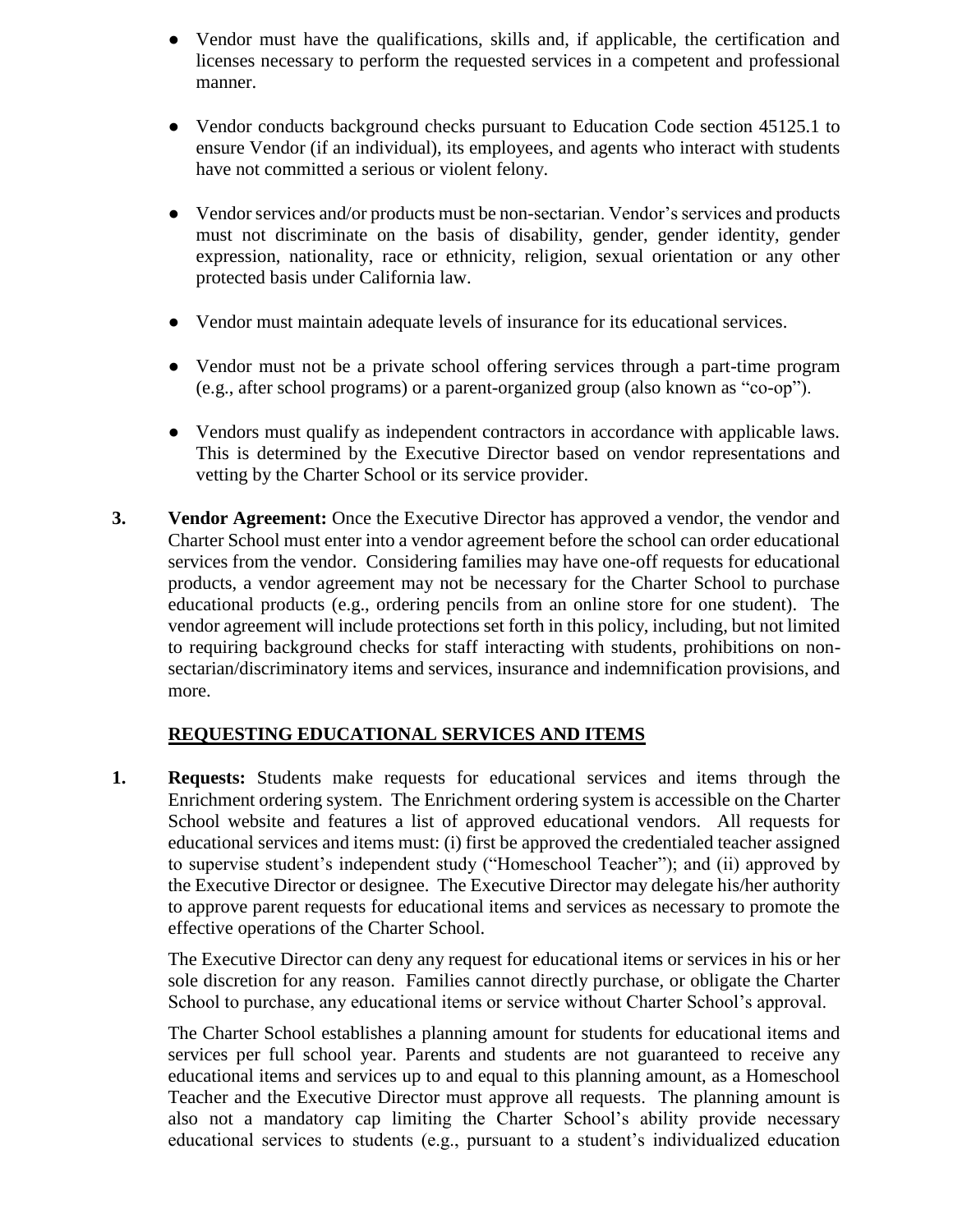program). The Charter School developed this planning amount to help ensure the school provides educational items and services aligned with its budget and to help ensure fair and equal treatment of students, to the extent consistent with individual needs. Parents and students are not given access to direct or encumber planning amount funds. Parents are encouraged to work with their Homeschool Teacher to develop multi-year plans for their children because their educational needs may vary from year-to-year. While the Charter School does not guarantee any specific amount of funding for educational services and items, a multi-year plan empowers the Charter School and families to develop a personalized course of study suited to their children's needs and the Charter School to effectively budget for all students. The planning amount cannot be transferred to any other student.

The Homeschool Teacher and Executive Director are responsible for granting requests and allocating educational products and services in a nondiscriminatory manner. The Charter School shall seek to purchase cost-effective educational items and services. The Homeschool Teacher and Executive Director shall ensure purchased educational items and services meet the following requirements:

- From approved vendors only.
- Support the requesting student's personalized curriculum and education plan.
- Must be aligned with State standards, student's course of study (e.g., requested amount of fabric corresponds to length of course/project), or student's independent study master written agreement.
- From a vendor who is not related to the Charter School family requesting the educational items or services and otherwise does not present conflict of interest concerns.
- **2. Core Subject Curriculum:** The Homeschool Teacher and Executive Director must ensure students access all necessary "core subject curriculum" – education items/services necessary for the student to complete his/her State standards-aligned course of study – before approving any extracurricular activities or supplemental educational or enrichment items. Core subject curriculum includes physical curriculum like McGraw Hill Textbook Set and associated workbooks and access to digital educational platforms such as Odysseyware or StongMind Digital Learning.
- **3. Enrichment Certificates:** After the Homeschool Teacher and Executive Director approve a request through the Enrichment ordering system, an "Enrichment Certificate" is created by Charter School. Charter School requests educational services and items from approved vendors through Enrichment Certificates. If necessary, Charter School may use an approved vendor's purchase order form in lieu of an Enrichment Certificate. Certificates/purchase orders should include important information, including the requested educational services, dates of services, Enrichment Certificate/PO Number, and approved cost for services.

Vendors must receive an approved Enrichment Certificate/purchase order before providing educational services or items to students. Vendors must receive the Enrichment Certificate/purchase order and provide the requested education services before submitting an invoice to Charter School.

**4. Prohibited Requests:** Charter School students can only request education services and items available in the Enrichment ordering system. Homeschool Teachers and Executive Directors will only approve requests for educational items and services that are educational quality (e.g., not top of the line). Only basic items and services may be approved. Charter School will not approve educational items or services beyond what is needed to meet a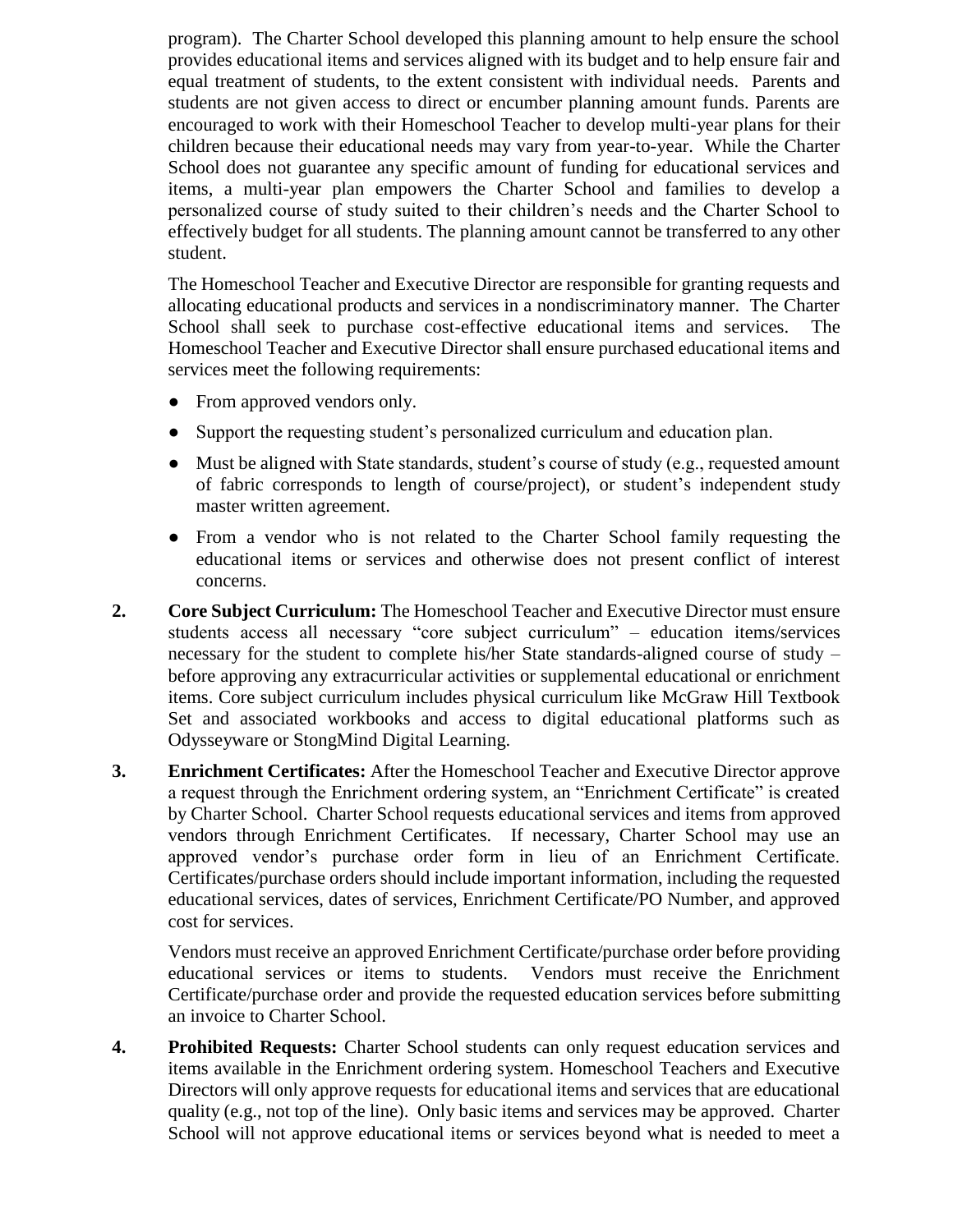student's learning objectives.

The following is a non-exhaustive list of prohibited items and services:

- Backpacks
- Amusement park tickets
- Video game hardware or software
- Excessive quantities of any item or service (e.g., beyond student's course of study).
- Non-educational household items (e.g., storage containers, organizational items (large or small items), picture frames, etc.)
- Bicycles, tricycles, scooters, skateboards, rollerblades, roller skates, wagons, etc.
- Live animals or animal supplies small insects/amphibians/worms as a part of a science class. Certain kit and supplies can be ordered by a student (e.g., praying mantis, caterpillars, ladybugs, or silkworms to study; ant farms; or tadpoles)
- Top of the line musical instruments (where more reasonably-priced options are available)
- Educational items and services must be nonsectarian
- Taxis/Uber/Lyft rides and other transportation costs
- **5. Educational Field Trips:** While families are prohibited from requesting trips to noneducational venues, they can request to join educational field trips through the enrichment ordering system (e.g., museums, aquariums, libraries, etc.) The Executive Director and Homeschool Teacher shall carefully scrutinize each request to ensure the requested educational field trip aligns with the student's course of study and furthers their education and that all participants are necessary for student transportation, safety and supervision.

In light of the Charter School providing an independent study program, it is anticipated that a parent/guardian may need to serve as chaperone and transport their children for approved educational field trips. The Charter School Board finds funding the actual, reasonable, and necessary costs for a chaperone to access the educational field trip (e.g., ticket to museum, embedded transportation costs) furthers public school purposes where necessary or desirable to allow students to participate in educational field trips.

## **6. Student and Family Responsibilities:**

- **A.** Returning Educational Products: All educational items requested through the Enrichment ordering system are the property of the Charter School. This includes any technology, textbooks, and other educational items. Families must return all educational products upon disenrollment or upon request by the Executive Director or Homeschool Teacher. In accordance with applicable law, parents are responsible for to replace lost, stolen, damage, or otherwise unreturned educational items.
	- Certain items are "consumable", meaning they are not functional after use (e.g., workbooks). These items can be discarded by families after use.
- **B.** Damaged or Lost Educational Items: Parents are responsible for replacing lost, stolen, damage, or otherwise unreturned educational items to the extent allowed under applicable law. If an educational item is damaged, parents must immediately contact the Homeschool Teacher for support.

Required Attendance: Students must attend regular learning period meetings with their Homeschool Teacher to discuss progress, turn in quality work samples, and complete their